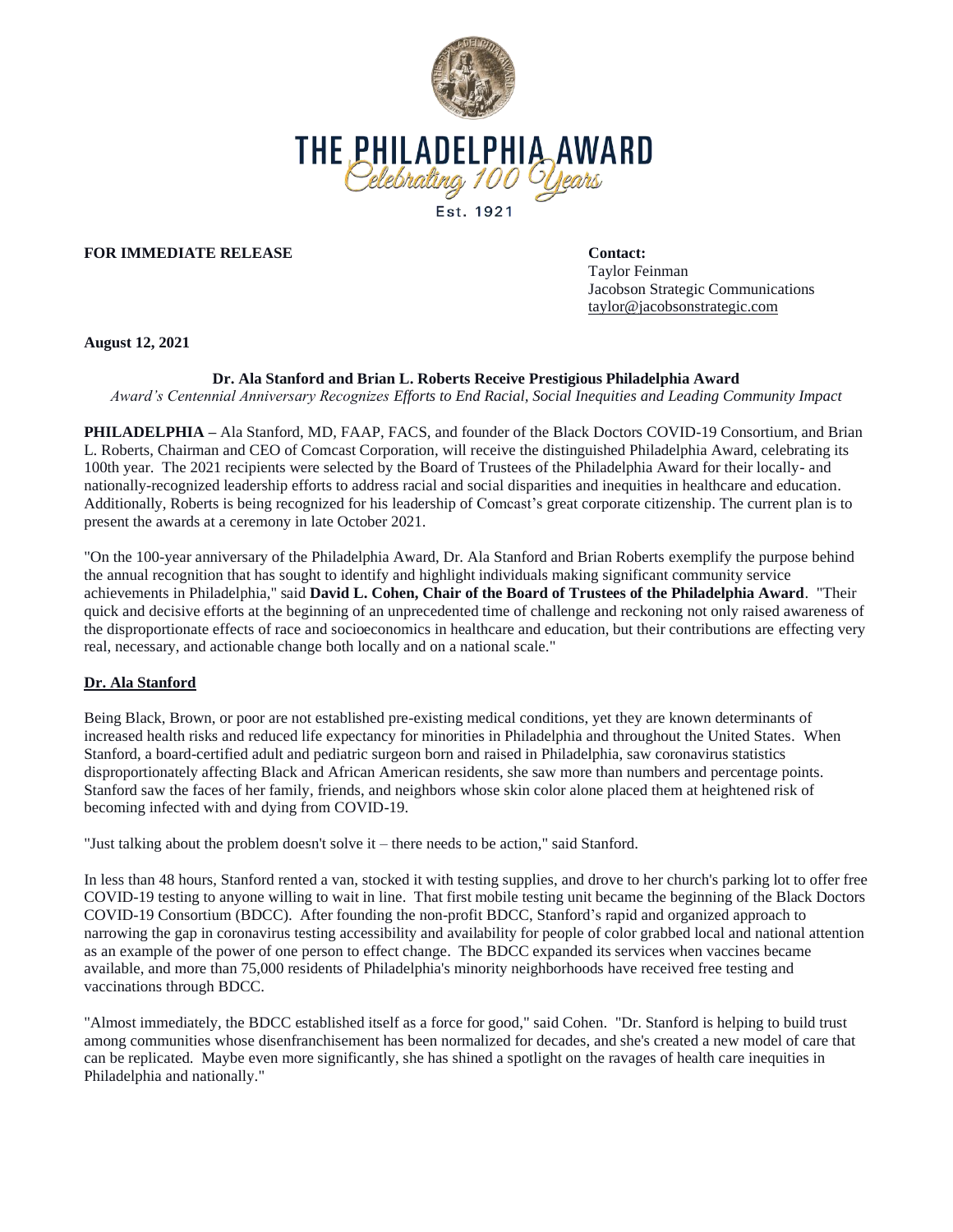Stanford added, "When staring at a challenge like the vast division in our communities that favors the health and wellbeing of white, financially stable patients over everyone else, it can seem almost insurmountable. The pandemic created the opportunity to bring clear focus and direction to start chipping away at the barriers to healthcare one neighbor, one test, one vaccination at time."

Stanford has practiced medicine for 20 years and has volunteered her surgical expertise on multiple mission trips to Haiti. In addition to BDCC she also founded her private medical practice, R.E.A.L. Concierge Medicine, Co., and It Takes Philly, Inc., a 501c3 non-profit organization. She is the recipient of multiple awards and recognitions, including the *Philadelphia Business Journal* "Top 40 Under 40 Award," *The Philadelphia Tribune* "Top 10 Under 40," The City of Philadelphia "Next Generation of Women Leadership Award," Philadelphia Maneto Award, W.H.Y.Y.'s Philadelphia Magis Award, and is a University of Pennsylvania Leonard Davis Institute of Health Economics Senior Fellow. Stanford grew up in Northeast Philadelphia and Germantown and earned her undergraduate and medical degrees from Penn State University.

# **Brian L. Roberts**

Driving change, sustainable action, and lasting reform are the motivations behind Brian Roberts' business and philanthropic leadership. As the Chairman and CEO of Comcast Corporation, Roberts has long championed the growth of the company in Philadelphia and is passionate about supporting and empowering the local community. That focus and commitment only intensified at the onset of the pandemic when Comcast accelerated its decade-long commitment to digital equity.

Roberts has led Comcast's efforts to help close the digital divide, a 10-year priority that took on special importance during the pandemic. As schools were forced to close and students required digital access to participate in remote learning opportunities, Comcast quickly ramped up its efforts to connect as many low-income Americans to the Internet as possible. The company immediately offered two months of free service through its Internet Essentials program – the largest and most comprehensive broadband adoption program in the U.S. – and extended the duration of the offer several times throughout the pandemic. Since its inception, the program has connected a cumulative total of more than 10 million low-income customers to home Internet – many of whom live in Philadelphia.

In addition, Comcast worked with the City and School District of Philadelphia, as well as other civic leaders and institutions to support the City's PHLConnectED program – creating a holistic solution to provide no cost Internet service as well as digital skills training and support for students and their families while schools were closed. The company also announced the launch of Comcast Lift Zones – safe spaces at community centers where students can access free, high-capacity WiFi – and have opened more than 50 Lift Zones in Philadelphia to-date. Personally, the Roberts family provided the School District of Philadelphia with a \$5 million gift for free laptops for Philadelphia school children – helping to make the move to an allvirtual platform tenable.

"Working to provide the normalcy and continuity of education during such an uncertain time was important to me personally and professionally," said Roberts. "As a media and technology company, we felt a unique responsibility to help ensure students had the access and resources needed to continue their education as the world went remote and schools shifted to online learning models."

Roberts also led a broader response by Comcast to the pandemic. The company worked tirelessly to keep employees safe; ensured network performance and reliability for customers; and supported small businesses through the creation of [Comcast](https://www.comcastrise.com/)  [RISE.](https://www.comcastrise.com/) In addition to the company's COVID-19 response, the Roberts family made a donation to the Perelman School of Medicine at the University of Pennsylvania to establish the Roberts Family Professorship in Vaccine Research and the Katalin Karikó Fellowship Fund in Vaccine Development, providing a foundation for discoveries in vaccine-based treatments, cures, and prevention strategies for an array of diseases.

Comcast also responded to the racial and social injustice brought to the forefront in late spring 2020, leveraging the company's collective resources and core business expertise to help advance racial equity and drive sustainable change. Last year, Roberts announced Comcast's multi-year plan to allocate \$100 million to fight injustice and inequality against any race, ethnicity, gender identity, sexual orientation, or ability. The plan includes grants to organizations working to eradicate racial and social injustice and inequality

"Comcast continues to set an example for what it means to be a good corporate citizen," said Cohen. "While the pandemic led to extraordinary steps and commitments in 2020, Brian and Comcast are also being recognized for their overall business